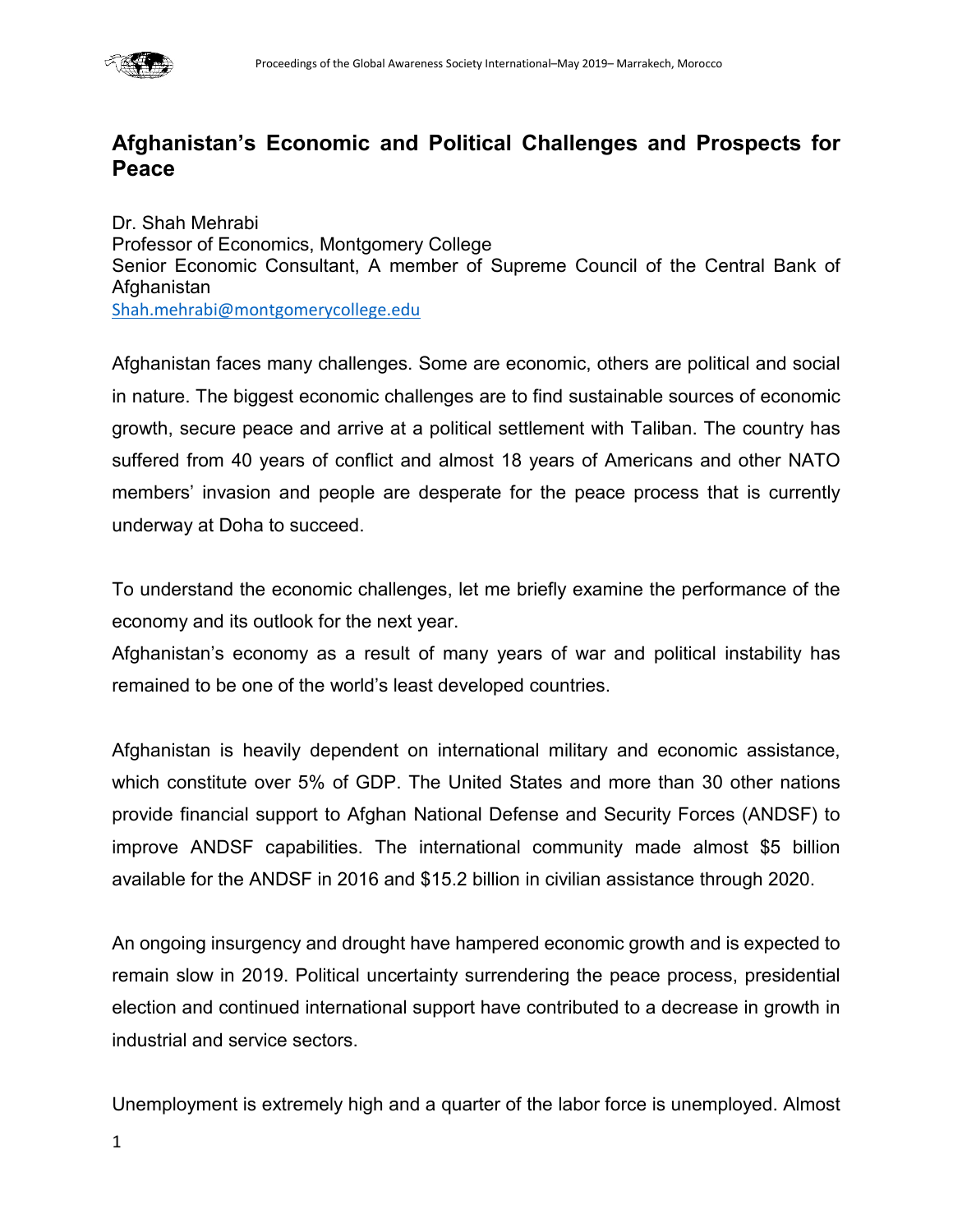

3/4 of the population are below the age of 30, and 25% between 15 and 30. More than half the population are living under poverty line and severe drought has exacerbated living conditions with 13.5 million people surviving on less than one meal a day.

Population growth is on the rise and the rate of economic growth lagged population growth, which led to a decline in per capita income. 82% of the poor living in rural areas have been affected by drought including those reliant on poppy cultivation (According to World Bank recent report, poppy production declined by 30%). Despite the drought conditions, food prices remained low due to increased food imports and decline in regional grain prices.

The trade deficit has increased to 35.99 of GDP due to weaker increase in exports and moderate increase in imports in 2018. Despite slow growth, domestic revenue increased about 12% in 2018.

Growth is projected to be at 2.5% in 2019 and 3.2% in 2020. Inflation is expected to increase 3.1% in 2019 and 5% in 2020. High degree of unemployment will continue. Investments are low and efforts are underway to attract foreign trade and investment. Political instability could further result in low investment and growth.

On the political front, the security situation has deteriorated. Civilian casualties are on the rise and have reached their highest since 2002 and this has also resulted in substantial increase in the level of conflict-induced displacement. According to the WB, the number of injuries and death have increased five-fold since 2007, and more than 1.1 million Afghans were internally displaced due to conflict. According to the United Nations Assistance Mission for Afghanistan (UNAMA), there were 10,993 civilian casualties before January and December of 2018 including 3804 killed. The number of children killed the same year reached a record high, with more than 900 child death verified. The return of almost 1.7 million refugees have exerted a high pressure on Afghanistan economy and institution, namely pressure on service delivery systems and increased competition for scarce resources.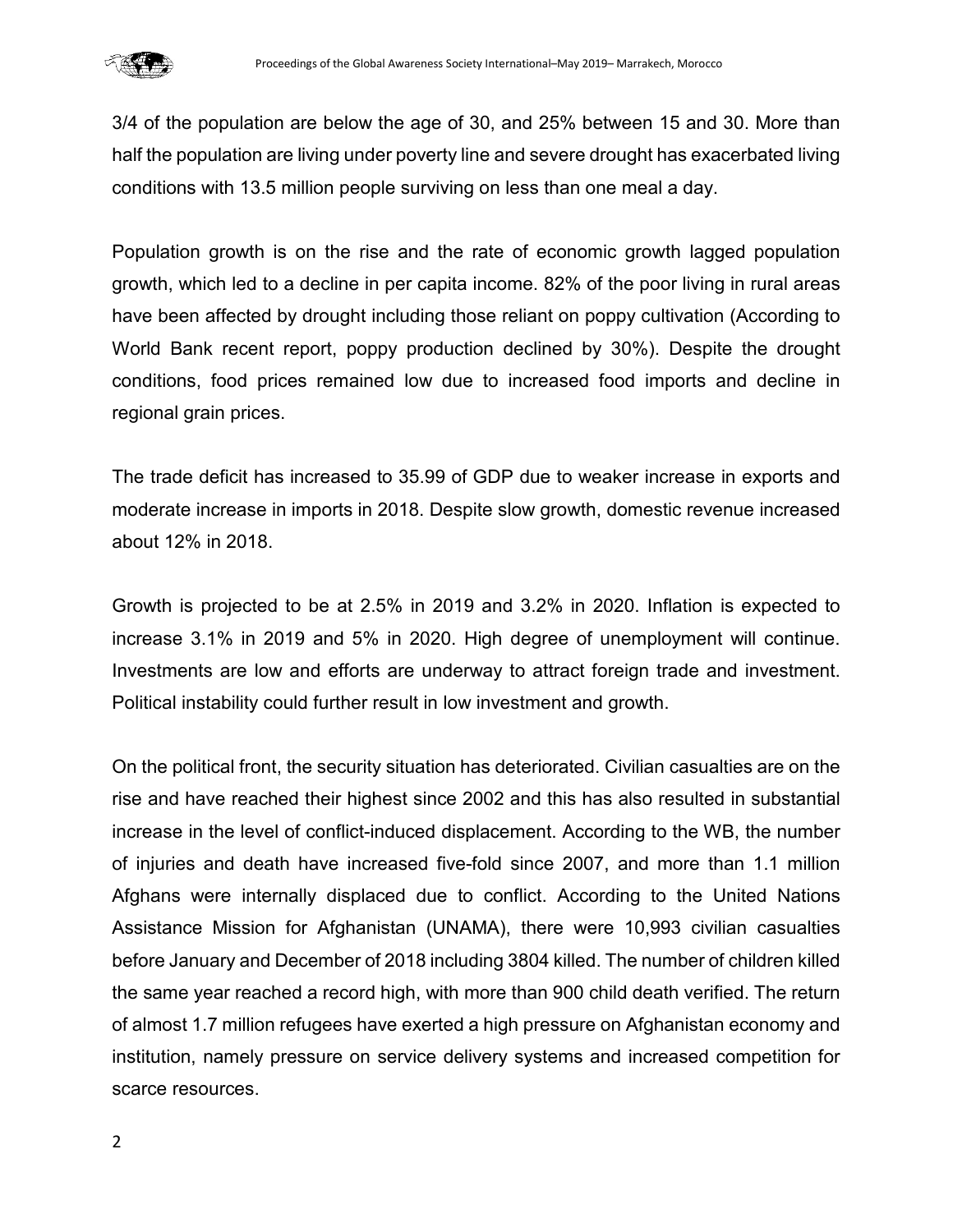

Now, that we have examined the economic and political challenges, let me provide a brief history of Afghanistan and the current political conditions and why a peace agreement could provide substantial dividends to the public at large.

Afghanistan was founded by Ahmad Shah Durrani who unified the largest Pashtun tribes in 1747. The country won its independence after expelling British in 1919. The country embarked on short lived democracy when monarchy system was abolished in 1972 and this brief experiment with democracy ended in 1973 coup and a communist countercoup in 1978. The Soviet Union invaded in 1979 to support the Communist regime that resulted in massive exodus of Afghans to neighboring countries and start of a destructive war by Mujahidin rebels that ended with the USSR withdraw in 1989. Internal conflict and subsequent civil wars between different Mujahidin groups provided an opportunity for Taliban to take over Kabul in 1996 and to end the country's civil war and anarchy. Taliban were overthrown by the U.S for sheltering Osama Bin Laden following the September 11, 2001 terrorist attacks on World Trade Center and Pentagon. United nation sponsored a conference known as Bonn Conference in 2001 to establish a process for political reconstruction that included Presidential election in 2004, National Assembly election in 2005 and above all adoption of a new constitution. Hamid Karzai was initially selected as an Interim President at Bonn Conference and later democratically elected as president in December 2004 and reelected in August 2009 for a second five years term. At the end of his second term, Karzai handed over the government to the newly elected government.

A national unity government was formed after allegations of fraud was levied by both parties that necessitated a US diplomatic intervention and formation of Unity government included Ghani as President and Dr.Abdullah as Chief Executive Officer, a newly created position that does not exist in constitution.

The term of the Unity Government expired in May 2019 and after three elections postponement, the next presidential election is to be held in October 2019. Presidential election could still be postponed or an interim government established while the peace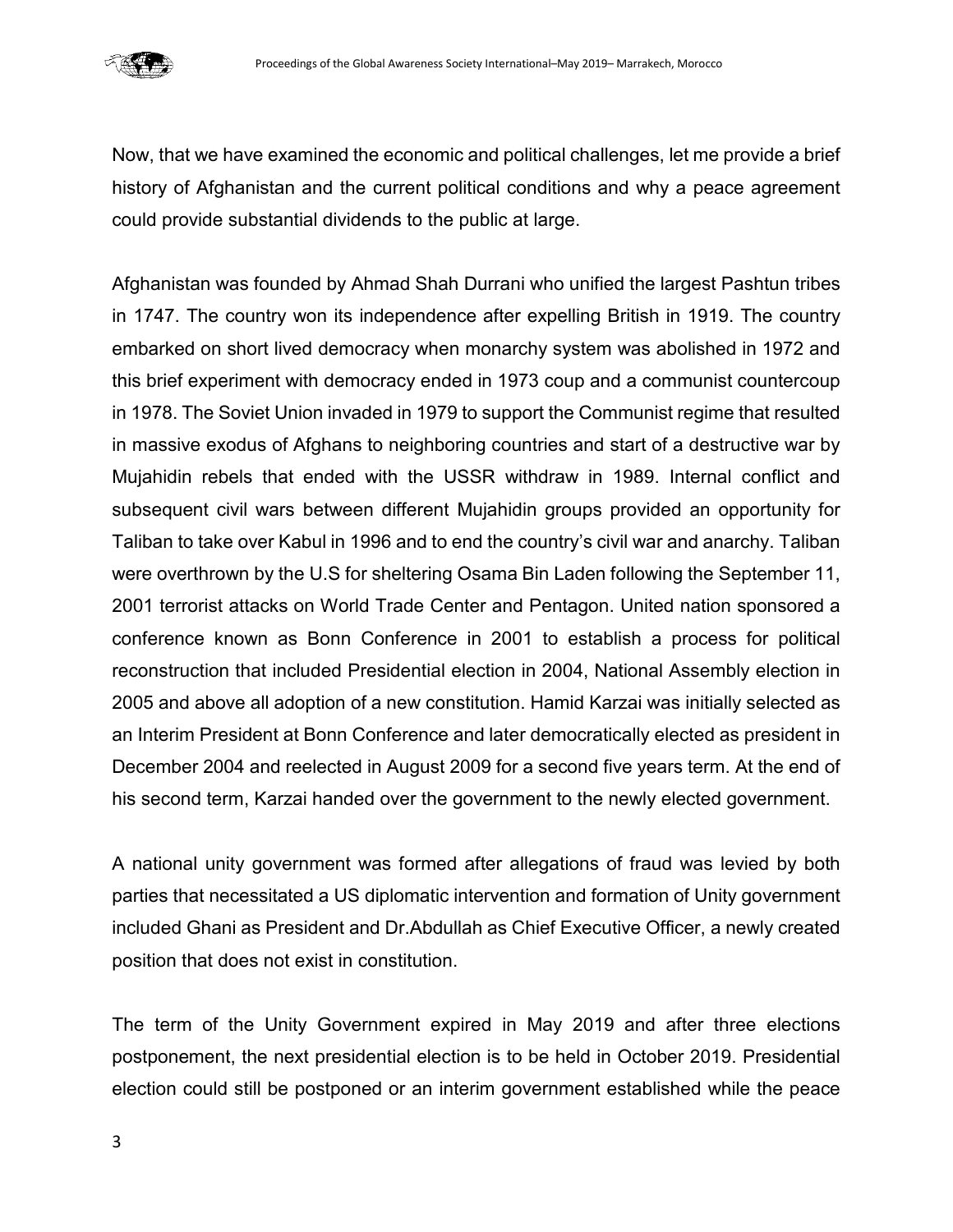process is underway in Doha with Taliban.

The Taliban constitute a formidable force against the Afghan Government. They control over 50% of the provinces and are capable of inflicting casualties on the Afghan Military and civilians.

The Taliban regularly overrun districts and at times whole cities. U.S. realizing that the war cannot be won on battlefield, decided to meet one of the main demands of Taliban and to negotiate with them directly. The U.S. seems desperate to withdraw from the country, decided to meet in Doha. A representative of the U.S. has been negotiating with Taliban team since October 2018. The two sides have been negotiating over an American withdrawal in exchange for a commitment from the Taliban not to harbor terrorists. The Taliban have not accepted direct negotiations with the Government as they consider the current government to be illegitimate and a puppet of the U.S.

It is not only the U.S. that is involved in the peace process, Russia is also involved in securing peace in Afghanistan and in November, Russia organized talks between the Taliban the high Peace Council and the representatives of regional powers and again on February 4 it hosted representatives of the Taliban and other groups opposed to the government of President Ashraf Ghani to meet in Moscow for further talks. Joint efforts by the U.S. and Moscow toward promoting dialogue and to embark on the path of reconciliation has been supported by the United Nations.

The move toward peace and the new dynamic in the peace process presents an opportunity that must be seized, especially in light of the record number of civilian casualties from the conflict and endorsement by many Afghans. Critics of both the Soviet and American-led wars often say that people of Afghanistan should decide their own fate without the interference of outsiders. This will not be likely as the regional and global powers that have intervened in Afghanistan's civil wars since 1970 will not let that happen.

The regional and global powers have intervened in Afghanistan's civil war since the late 1970's will not let this happen as they see their own loss as someone else's gain. Pakistan, Iran, China and India are all interested in influencing the future of Afghanistan.